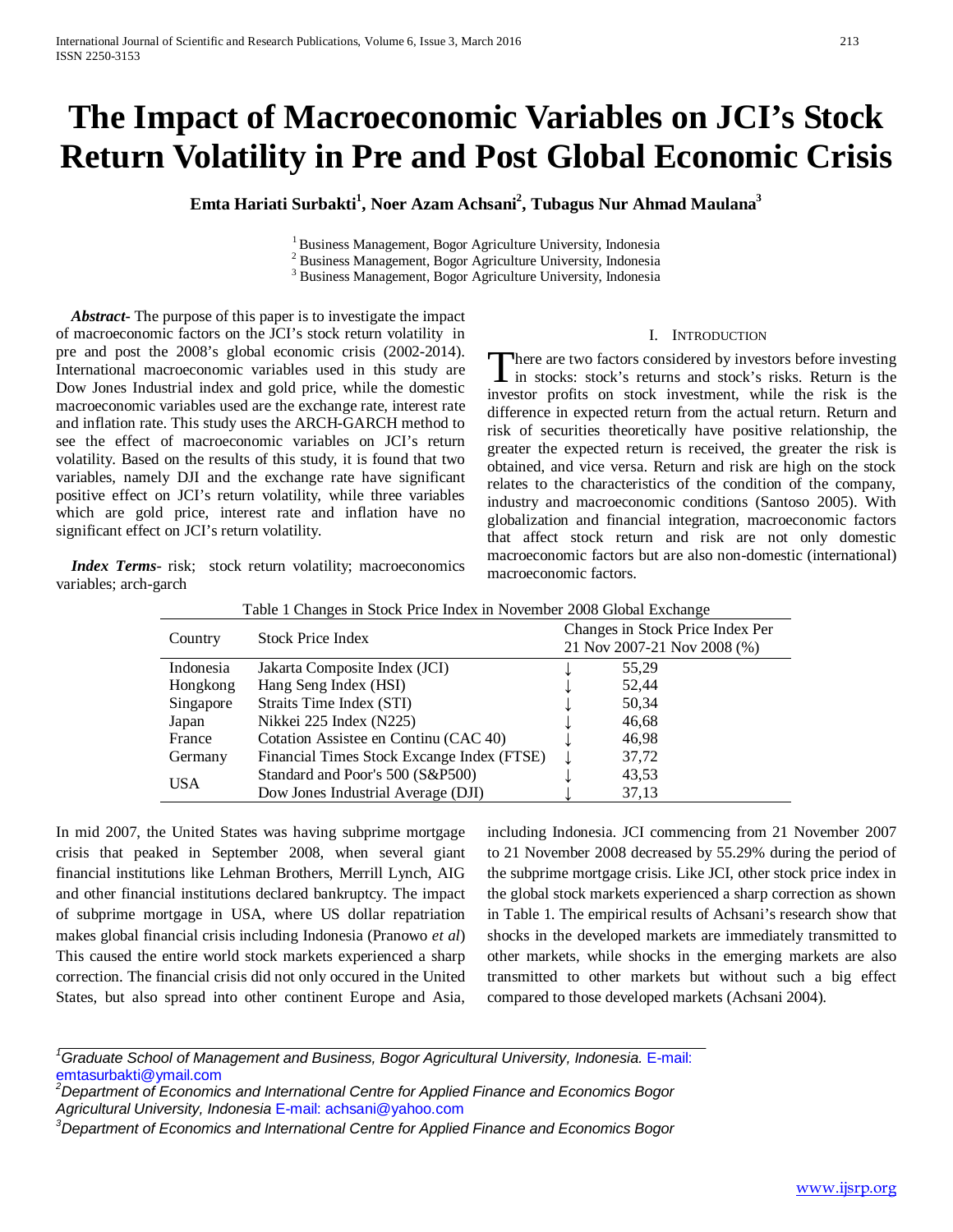International Journal of Scientific and Research Publications, Volume 6, Issue 3, March 2016 214 ISSN 2250-3153

#### *Agricultural University, Indonesia* E-mail: amet2001uk@yahoo.co.uk

Shocks in the US have strong impact on the European markets as well as on the Asian markets, but influence of the US markets to Europe is stronger than to Asia (Achsani 2006). As a growing capital market, Indonesia Stock Exchange is allegedly affected by world stock market indexes, such as Dow Jones Industrial Average (DJI) of the US stock market. DJI is the composite stock price index on the stock exchanges of New York Stock Exchange. The linkage indexes in the global stock markets are shown in Table 1, where during the 2008's global financial crisis, the stock price index in the global exchange both developing countries and developed countries, experienced a sharp correction, in Figure 1, more specifically is shown the relationship between the US stock market (DJI) with stock markets in Indonesia (JCI).

Volatility is one important concepts in the field of finance. Volatility is measured by the standard deviation or variance of return and is used to measure the risk of a financial asset (Brooks 2002). High volatility indicates a stage wherein relatively high fluctuation, then followed by low volatility and high return (Juanda and Junaidi 2012).

Macroeconomic conditions affect the volatility of the stock in a country, this is due to macroeconomic conditions are factors that affect the company's day-to-day operations. The ability of investors to understand and forecast the future macroeconomic conditions will be very useful in making profitable investment decisions. Therefore, an investor should consider several macroeconomic indicators that may assist investors in making investment decisions (Kewal 2012). Macroeconomic indicators often associated with capital markets, fluctuations in interest rates, inflation, the exchange rate, oil prices and the world gold price.





Source : Indonesia Stock Exchange

Inflation has always been one of the most important macroeconomic issues (Achsani 2010). At the 2008's global economic crisis, stock returns fell sharply, while fluctuations in the inflation rate has increased, as shown in Figure 2. However, according to Halim 2013, interest rate fluctuations and inflation rate do not significantly affect on stock return volatility. Slightly different from the results Halim (2013), according to Mardiyati

& Rosalina (2013), the change in interest rates and inflation have a positive effect on stock return volatility but not significant.





Source : Indonesia Stock Exchange and Bank of Indonesia

The interest rate is one of the attractions for investors to invest in deposits so that investment in stocks will be rivaled. According to Cahyono in Mardiyati & Rosalina (2013) there are two explanations why the interest rate rise could push stock prices down. First, an increase in interest rates changes the map of investment returns. Secondly, the increase in interest rates would cut corporate profits. The increase in interest rates would increase interest expense issuers, so that profits could be cut.





Source : Bank of Indonesia and the Indonesia Stock Exchange

Additionally, when interest rates rise, the cost of production will increase and prices will be more expensive so that consumers may be put off their purchases and save their money in banks. As a result, the company's sales will decrease and this will cause a decline in profits that would depress stock prices. In Figure 3 is shown in 2008's global economic crisis, stock returns fell sharply, while interest rate increased.

Stability of the exchange rate is very important because it affects the level of the country's economy (Yuswandy 2012). Changes in exchange rates can impacts the indexes on Stock Exchange differently because the change of interest rate affects the performance of the company. Depreciation of the rupiah could increase the company's revenue for export company so that the value of the index on the Stock Exchange is increasing. But the depreciation of the rupiah can also lead to decrease in value of the index on the Stock Exchange for the money market can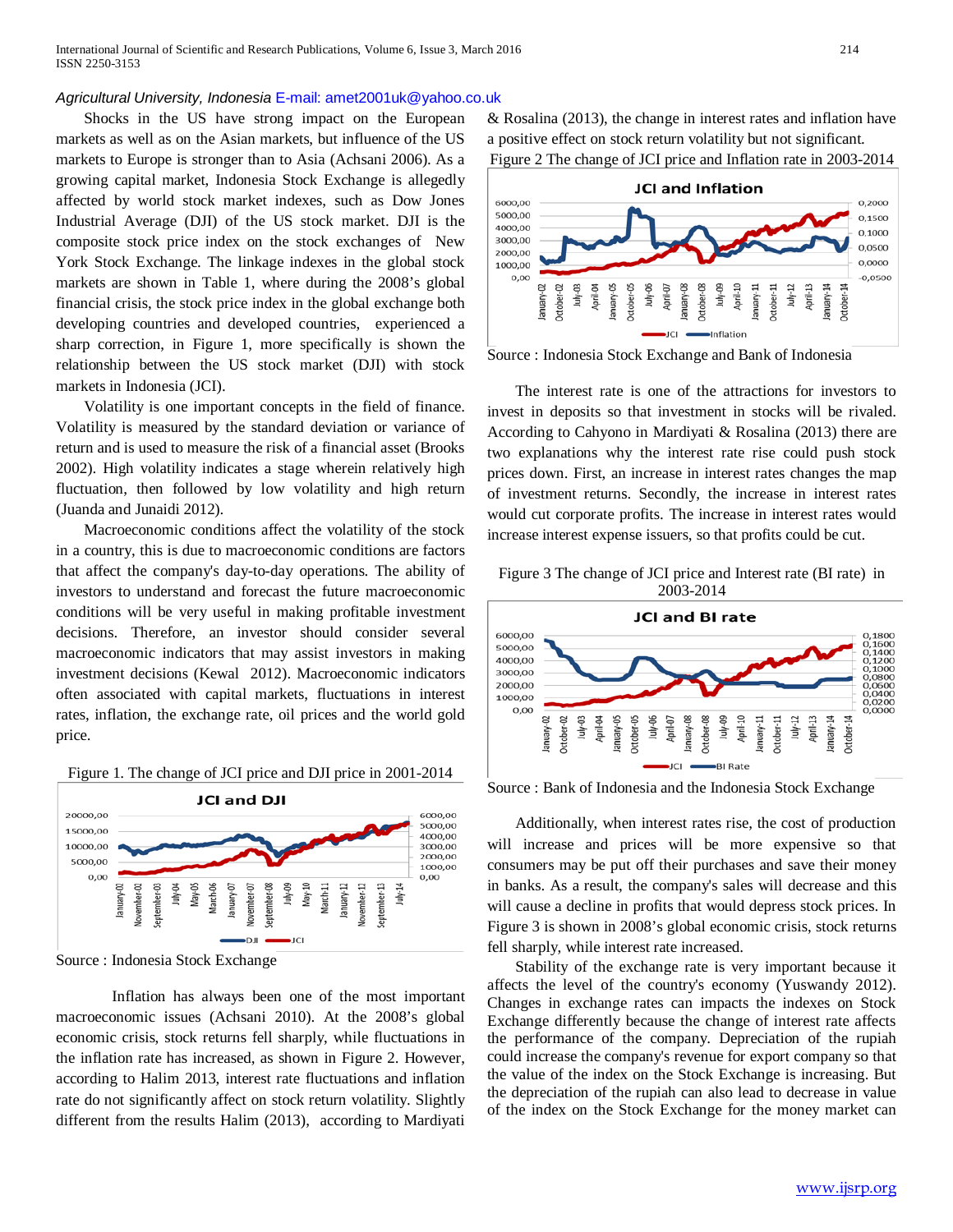generate a higher return, so investors more interested in putting their money in the money market (Asih 2013).

Figure 4 The change of JCI price and Exchange rate in 2003- 2014



Source : Indonesia Stock Exchange and Bank of Indonesia

According to Mardiyati & Rosalina (2013) exchange rate has negative and significant impact on the stock price index. Contrary to the opinion of Mardiyati & Rosalina (2013), Aamir (2012) stated the exchange rate has significant and positive effect on the stock price volatility. The same thing is also clearly visible in Figure 4 where at the 2008's global economic crisis the JCI price was corrected sharply followed by the depreciation of the exchange rate against the dollar.

Figure 5 The change of JCI price and Gold price in 2003-2014



Source : Indonesia Stock Exchange and Indexmundi

Investment in gold is believed to be one of the profitable commodities because the price tends to increase, gold is also a form of investment that is very liquid, because it can be accepted on the territory or in any country. When the potential return invest in stocks or bonds are no longer attractive and considered unable to compensate the risks involved, investors will shift their funds into real assets such as precious metals or property which is considered more feasible and safe (Rusbariand *et al* 2012). Sutanto *et al* (2013) found that gold price has significant and positive effect on stock returns, the same thing also expressed by (Silim 2013). In Figure 5 is shown the change of JCI prices and gold prices over the last 11 years.

# **Research purposes**

Based on the description in the background, some of the problems that can be identified are:

1. How does the US stock index (Dow Jones Industrial) affect the volatility return of the JCI in pre and post the global economic crisis?

2. How do the influence of macroeconomic variables (exchange rate, inflation and BI rate) and the price of gold affect the the volatility return of JCI in pre and post global economic crisis?

# II. PEER REVIEW

 Fauzi conducted a thesis research in 2009 which aimed to analyze the response of international stock price index to subprime mortgage crisis's shock . The model used were the VAR-VECM and ARCH-GARCH with the data from the world stock price indexes (JCI , KLCI , STI , SET , PSE , the Nikkei 225 index , SCI , KOSPI , HSI , TWI , FTSE 100 , CAC 40 , DAX , SMI and the S&P 500). Results of research showed that the stock market conditions in the United States affect the domestic (Indonesian) stock market and the response given to the shock of the United States is large enough for the stock market in the country in addition to external factors, the condition of the domestic stock market is also influenced by internal factors (domestic macroeconomic conditions) .

Thesis research conducted by Naditia (2013 ) aimed to analyze the characteristics of stock returns, to analyze the impact of the rupiah against the US dollar and the impact of oil prices to return and volatility of the stock, and to analyze the risks of equity investment firms in the mining sector. The model used by Naditia (2013) were EGARCH and VaR (*Value at Risk*) with daily stock price of data mining subsector ranging from 2008 to 2012. Based on the analysis of the influence of macroeconomic variables, it is concluded that the exchange rate has significant and negative effect on stock returns while the world oil prices has positive and significant effect on stock return in the mining sector. Macroeconomic variables influence on the exchange rate and world oil prices against the volatility of the stock showed that the exchange rate has no significant effect on the volatility of stock, while global oil prices has significant and negative effect on the volatility of the mining sector.

Thesis research conducted by Ajireswara (2014) aimed to analyze the existence of return volatility in some world stock indexes as well as sectoral index on IDX, to analyze the speed of response of return volatility of JCI and IDX sectoral indexes to transmission of the volatility of other indexes as well as analyze the decomposition of the volatility source in the stock index as well as IDX sectoral indexes. The model used were EGARCH and VAR (Vector Autoregression Model). Ajireswara research indicated the negative existence of asymmetric return volatility. Indexes with relatively high return volatility were the index of Japan, Hong Kong and Indonesia, while the indexes with relatively low volatility were the index of the UK, Singapore and the United States. The impulse response function test showed that the greatest volatility came from Singapore and the United States. Variance decomposition results showed that the volatility of returns on JCI and sectoral indexes were predominantly influenced by internal factors (JCI itself) as well as the sectoral indexes.

# III. METHODS

To support this research, ARCH-GARCH data analysis methods models was used with the help of software Eviews 6 and Microsoft Excel 2010. ARCH (Auto Regressive Conditional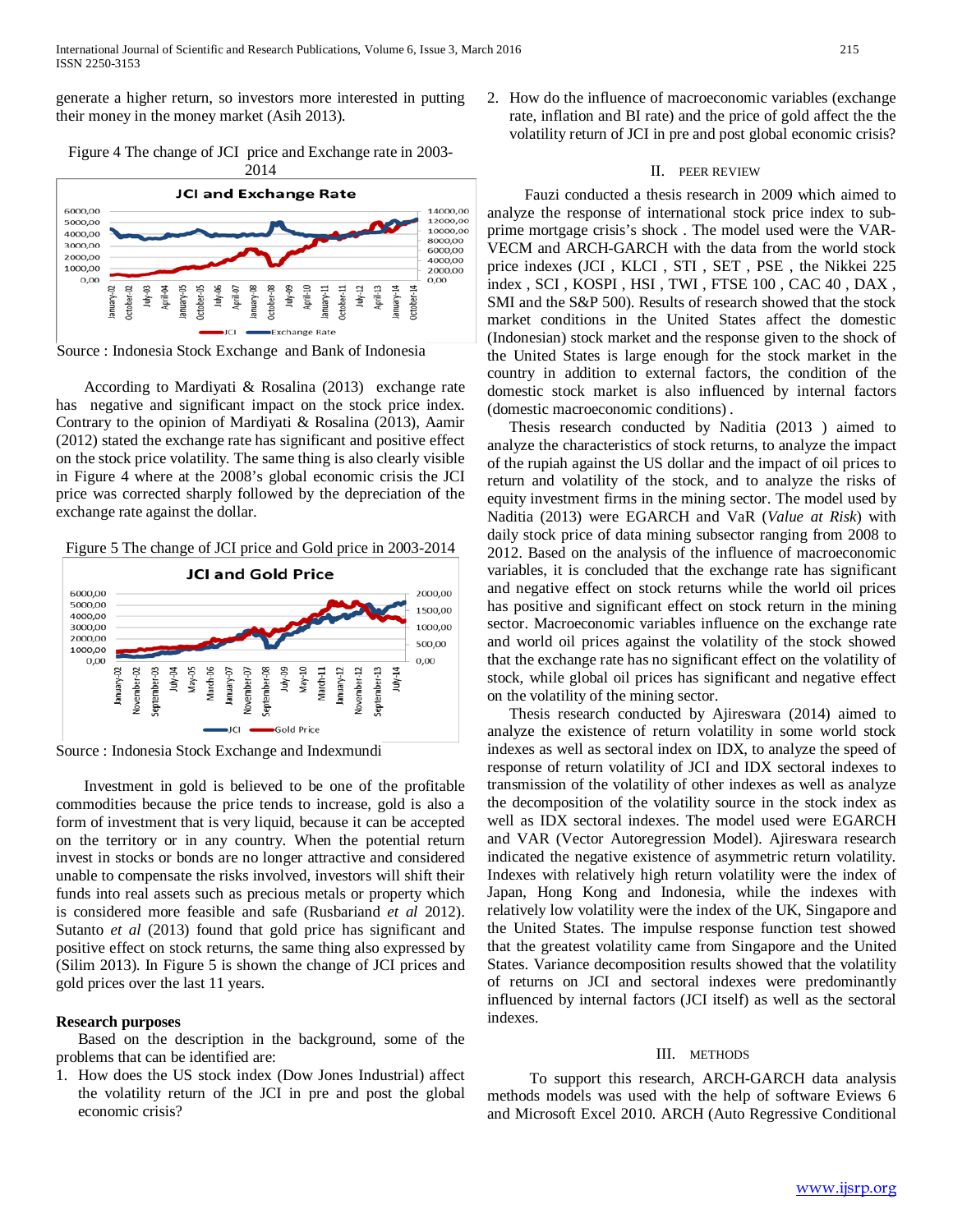Heteoscedasticity) was first introduced by Engle (1982) to model the residual volatility that often occurs in the finance data.

Composite return volatility of Stock Price Index can be expressed in multifactor models that contain variables: JCI, DJI, inflation, exchange rate, BI-rate and the price of gold and the conditional mean models that are heteroskedastic. The equation can be written as follows:

$$
VRJCI = \alpha_0 + \alpha_1 DJI_t + \alpha_2 ER_t + \alpha_3 Gold_t + \alpha_4 IR_t + \alpha_5 I_t + \varepsilon_t
$$

Description:

VRJCI : Return volatility of Jakarta Composite Index (JCI)

- DJI : Dow Jones Industrial Index
- ER : Exchange Rate
- Gold : Gold Price
- IR : Interest Rate
- I : Inflation
- $\varepsilon_{t}$ : error for *t* period
- ${\sigma_{\rm t}}^2$ : conditional variance

GARCH can be estimated with the maximum likelihood method. This modelling requires several stages of data testing to determine the data are significant to the model. The testing model processes are:

## **Stasionarity Test**

Statistical test to determine the data to be in stationary condition or not, can be proven by the Unit Root Test. Dickey-Fuller test is used to do this test method or Augmen Dickey-Fuller test (ADF). Hypothesis used for testing Augmented Dickey Fuller (ADF) are as follows:

- $H_0$ : There is a unit root/data is not stationary
- $H_1$ : No unit root/data is already stationary

If the probability value  $> \alpha = 5\%$  then reject H<sub>0</sub> or mean data is stationary. Conversely, if the probability value  $\lt \alpha = 5\%$ then accept  $H_0$  or meaningful data is not stationary.

#### **Multicolinearity Test**

Multicolineary test is used to determine whether the independent variable  $X$  is associated with the other independent variable *X.* to regress each independent variable *X* with Multicolinearity test used is the auxiliary regression method is to perform a regression of each independent variable *X* with the rest of the independent variables *X*. After performing auxiliary regression, the regression of coefficient of determination  $R_{XXIX2X3..Xk}^2$  auxiliary compared to the coefficient of determination  $R^2$  of the original model (*Y*) with independent variable *X*. If the coefficient of determination  $R^2_{XIX2X2..Xk}$  auxiliary regression is greater than  $R^2$ , the model contains elements of multicolinearity between variables independent and otherwise there is no correlation between the independent variables (Widarjono, 2005).

#### **Autocorrelation Test**

This test can be done with Breusch-Godfrey test. This test is also known as Lagrange Multiplier test (multiplier lagrange). Hypothesis used in Breusch-Godfrey test are:

 $H_0$ : Autocorrelation contained in the residual

 $H_1$ : There is currently no autocorrelation in residuals.

If the probability value  $> \alpha = 5\%$ , reject H<sub>0</sub> or it means data does not contain the problem of autocorrelation.

## **Heteroscedasticity Test**

Heteroscedasticity process can be performed with Wihe Test. To determine whether a residual is heteroscedastic or homoscedastic, statistical test is done by using the following hypotheses:

 $H_0$ : residuals are homoscedastic

 $H_1$ : residuals are heteroscedastic

If the probability value Obs\*R-square  $\alpha$  = 5% then reject H<sub>0</sub> or it means residuals are heteroscedastic.

## **Model Selection Criteria**

This test is to determine the best model. There are several stages of testing such as: feasibility/validity of the model, tests of significance, the coefficient sign test, ARCH effect test and AIC values and SC test.

#### **ARCH Effects Test**

Selection of eligibility/validity of a model of ARCH-GARCH done with residual correlogram test that includes squared residuals testing and ARCH LM test. This test is done to see if the model still has ARCH effect or not. The existence of ARCH effect can be seen from the AC and PAC that were not significant (greater than 0.05) as well as the significance level that is less than the degree of confidence ( $\alpha = 5\%$ ) (Agus Widarjono 2005). The model is a fit model if it does not contain ARCH effects with significant value of AC and PAC (less than 0.05).

# **Value of SC and AIC Test**

The analysis of the data, we can have some of the good models that can represent the analyzed data. If there is more than one alternative model that has been good, there should be comparative statistical information. Statistical information which can be used as a comparison among other AIC (Akaike Information Criterion) and SC (Scharz Criterion). The second form of the equation of these parameters are:

AIC = ……..............................……....……(3.2) SC= ……..................................………(3.3)

Description

K : number of estimated parameters

n : number of observations

 $\Sigma$   $\varepsilon$ <sup>2</sup> : Residual sum of squares

The best model is the model that has the smallest value of AIC and SC.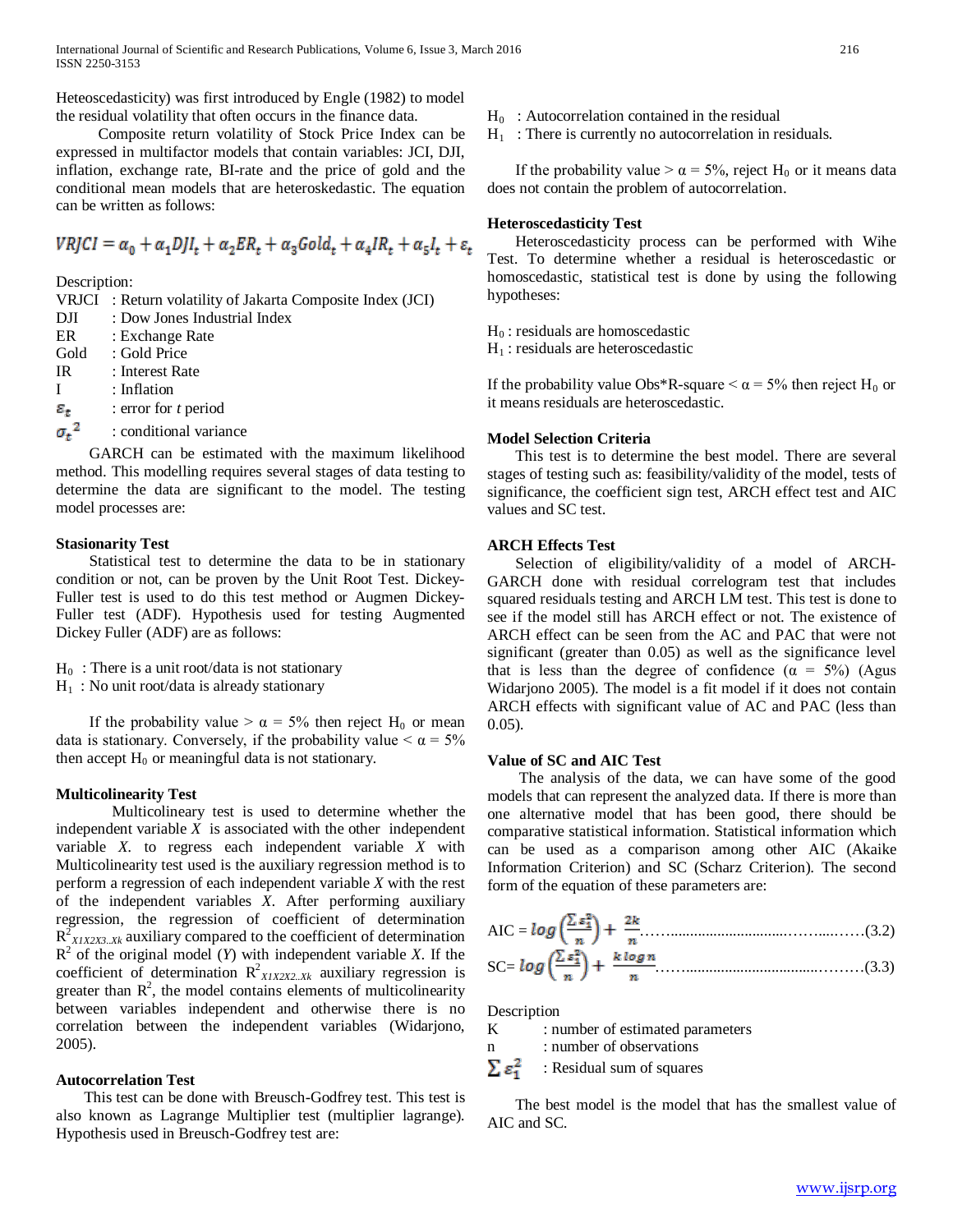IV. STUDIES AND FINDING

Table 2 shows that the data for the independent variable interest rate (BI rate) is already stationary at level while the dependent variable and the others independent variables DJI stock index, exchange rate, gold price and inflation are not stationary so it is needed to do the first differencing for the data in order to be stationary. After the first differencing, all of the data are stationary at the 5% significance level.

# Table 2 Result of the stasionary test Variable ADF Value Critical Value (alpha  $=$ %) Probability Description JCI -1,218713 -2,880211 0,9739 Not stationary *First Difference* JCI -9,702089 -2,880211 0,0000 Stationary at level 1 DJI  $-0,383219$   $-2,880211$   $0,9079$  Not stationary *First Difference* DJI -11,13806 -2,880211 0,0002 Stationary at level 1 LNExchange Rate -1,322573 -2,880211 0,6183 Not stationary *First Difference* LNKurs -9,093813 -2,880211 0,0000 Stationary at level 1 LNGold -1,960513 -2,880211 0,3041 Not stationary *First Difference* LNGold -11,12305 -2,880211 0,0000 Stationary at level 1 Inflation -2,798474 -2,880211 0,0608 Not stationary *First Difference* Inflation -11,07905 -2,880211 0,0000 Stationary at level 1 BI rate -3,512973 -2,880211 0,0089 Stationary at level

## **Multicolinearity test.**

**Stationarity test**

Table 3 Results of Auxiliary regression

| Regression           | $\mathbf{R}^2$ | $\mathbf{D}^2*$ |
|----------------------|----------------|-----------------|
| DJI                  | 0,152379       | 0,463256        |
| <b>Exchange Rate</b> | 0.221566       |                 |
| Gold                 | 0,104705       |                 |
| Inflation            | 0,005965       |                 |
| <b>BI</b> Rate       | 0,102052       |                 |
|                      |                |                 |

Description :  $R^{2*}$  is the main model  $R^2$ 

The results of the auxiliary regression found that the value of  $\mathbb{R}^2$  is smaller than the main model regression  $\mathbb{R}^{*2}$  so it is concluded that there was no existence of multicolinearity problem among independent variables.

#### **Model For Measuring JCI's Volatility Return**

To establish a model for measuring the JCI stock index return volatility it is required data such as DJI stock index, exchange rate, gold price, interest rate (BI rate) and inflation. In this study, data were taken from the period January 2002 to December 2014.

#### **Autocorrelation Test**

*Breusch-Godfrey test* produced *Obs\*R-squared* probability value of 0.1366, this value is greater than 5% significance level so that it can be concluded to reject  $H_0$ . It means that the data do not contain the problem of autocorrelation.

#### **Heteroscedasticity Test**

Tests on the conditional mean squared residual equation with *White test* probability values showed that *Obs \* R-square* of 0.0011 is smaller than  $\alpha = 5\%$ , so it can be concluded to reject  $H<sub>0</sub>$  or in other words the data is heteroscedastic so it is better to use ARCH-GARCH to estimate the volatility.

#### **Model**

Parameter estimation of ARCH-GARCH (*p*, *q*) model used *maximum likelihood* methods or *Quasi Maximum Likelihood* (QML). This model combines simulation  $p = 0$ , 1 and 2 with a value of  $q = 0$ , 1 and 2. The results of the estimation of all alternative models of ARCH-GARCH then compared to one another, the first thing noticed is the feasibility/validity of the model, then in terms of significance, the sign of coefficients, AIC and SC with the smallest value are selected as the best model.

Appraisal/authenticity of ARCH-GARCH models is done with residual test including squared residual correlogram test, histogram-normality test and ARCH-LM test. Based on the *Correlogram squared residuals test* and ARCH-LM *test* as shown in Table 4, six models are free of ARCH effect and the data is not distributed normally. Then the next phase is comparing the significance, sign of coefficients, and the value of AIC and SC. From The result of estimation appeared that the model ARCH  $(1)$ , ARCH $(2)$ , GARCH $(1,1)$  and GARCH $(1,2)$ and GARCH (2,2) have two significant variables while GARCH (2,1) has three significant variables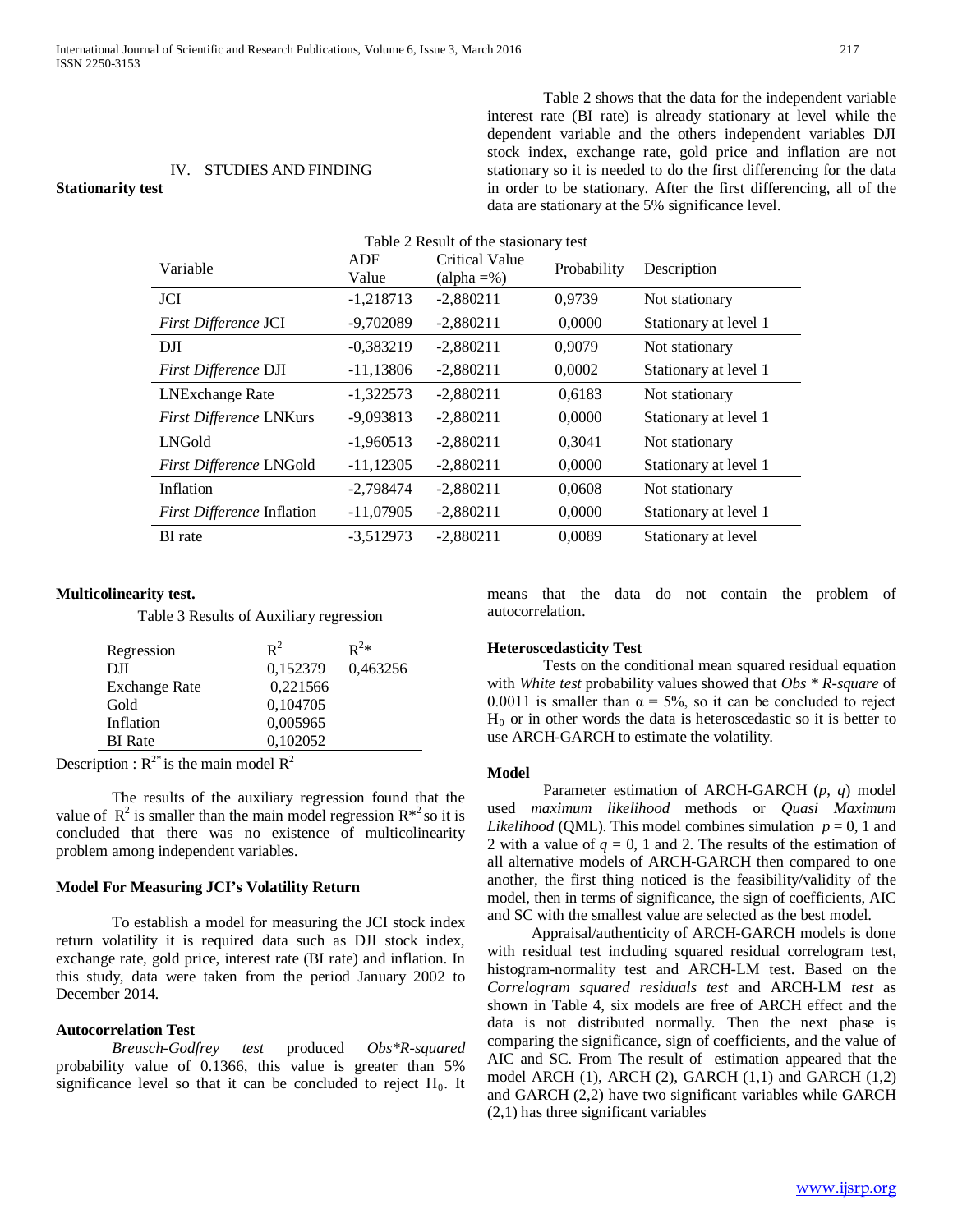|                | <b>ARCH</b>    | ARCH   | <b>GARCH</b>          | <b>GARCH</b>   | <b>GARCH</b>   | <b>GARCH</b> |
|----------------|----------------|--------|-----------------------|----------------|----------------|--------------|
|                | (1)            | (2)    | (1,1)                 | (2,1)          | (1,2)          | (2,2)        |
| Cor Squared    | N <sub>0</sub> | No     | N <sub>0</sub>        | N <sub>0</sub> | N <sub>0</sub> | No           |
| Residual       | Yes            | Yes    | Yes                   | Yes            | Yes            | Yes          |
| <b>ARCH LM</b> | No             | No     | N <sub>0</sub>        | N <sub>0</sub> | N <sub>0</sub> | No           |
| test           | Yes            | Yes    | Yes                   | Yes            | Yes            | Yes          |
|                |                |        | <b>Normality Test</b> |                |                |              |
| Normality      | <b>Not</b>     | Not    | <b>Not</b>            | <b>Not</b>     | <b>Not</b>     | Not.         |
|                | Normal         | Normal | Normal                | Normal         | Normal         | Normal       |

Table 4 *Residual Test*

The coefficient sign test results showed that the coefficients sign of model ARCH (1) and ARCH (2) have two variables that have the same coefficient sign as the sign of hypothesis variable coefficients, which are variable DJI and Gold. GARCH  $(1,1)$  and GARCH  $(1,2)$  have three variables that have the same coefficient signs as hypothesis variable coefficients signs, which are variables DJI, Gold and BI rate. While GARCH (2,1) and GARCH (2,2) have four variables that have the same coefficient signs as hypothesis variable coefficients sign, which are variable DJI, Gold, BI rate and inflation.

The best model is the model that has the smallest value of AIC and SC. Based on the AIC and SC test, GARCH (2,1) is the model that has the smallest AIC and SIC compared to five other models. So, GARCH (2,1) was chosen as the best model for analysis.

#### **Interpretation Results**

Based on the feasibility test, GARCH  $(2,1)$  is the best model that will be used for this study. The following Table 5 presented a statistical test/test of significance of the regression results GARCH (2,1).

Tabel 5 Results of regression models GARCH (2,1)

| <b>Variable</b>        | Koefisien   | t-Statistic | <b>Probability</b> |
|------------------------|-------------|-------------|--------------------|
| C                      | 0.006547    | 0.000865    | 0.0000             |
| DII                    | 0.637169    | 0.050550    | 0.0000             |
| Exchange               |             |             |                    |
| Rate                   | 0.028932    | 0.013012    | 0.0262             |
| Gold                   | 0.014785    | 0.008038    | 0.0659             |
| <b>BI</b> rate         | $-0.007279$ | 0.010925    | 0.5053             |
| Inflation              | $-0.000326$ | 0.034570    | 0.9925             |
| $\mathbb{R}^2$         |             |             | 0.455558           |
| <b>F</b> -statistic    |             |             | 13.48083           |
| Prob (F-<br>statistic) |             |             | 0.000000           |

#### **The F-statistic**

As shown in Table 5, the value of F-statistic obtained at 13.48083 and the value of the probability of F is 0.0000 which is smaller than the value of  $\alpha = 5\%$  (0.05). This means that the independent variable DJI, the exchange rate, the price of gold,

interest rate (BI rate) and inflation simultaneously have significant effect on the dependent variable (JCI). **T-test statistics.**

#### **The Dow Jones Industrial Average Index**

DJI variable has smaller value than the probability of the level of 0.05 which is 0.00. It means that variable DJI has significant effect on JCI return volatility. Coefficient value of DJI is 0.637169, which means that if the risk rate of DJI return stock index rises 1%, the risk level of the JCI stock index return will increase by 0.637169%, cateris paribus. The results obtained in this study is consistent with the hypothesis that has been built at the beginning, that the return volatility of Dow Jones Industrial index has significant positive effect on JCI's return volatility.

Globalization and economic integration cause the economy of a country are related so that enable volatility's transmission from one country to another. Therefore, changes in the stock exchanges will also be transmitted to other countries, where the larger exchanges (NYSE) will affect the smaller exchanges (IDX). The results in this study obtained that the DJI index return volatility significantly affect JCI, this proves that there is an integration between the stock market in the US with stock market in Indonesia in the period of the study.

#### **Exchange Rate**

Exchange rate variable has smaller value than the probability of 0.05 level which is 0.0262. Based on the value of the exchange rate variable, it has a significant influence on JCI. The coefficient value of the exchange rate is 0.028932, which means that if the exchange rate rises (depreciated) by 1% then the level risk at JCI stock index will rise by 0.028932% cateris paribus. The results obtained in this study contradicts with the hypothesis that has been established at the beginning that the exchange rate has significant and negative effect on JCI's return volatility.

The results are consistent with the results obtained by Jayadin (2012) which concluded that the exchange rate positively affect the volatility of stock returns of energy and mining in Indonesia Stock Exchange and the study result by Prio (2010) which stated that the exchange rate positively affect the JCI's return volatility.

In contrast to these results, the results of research conducted by Erdogen & Ozale (2005) which stated that the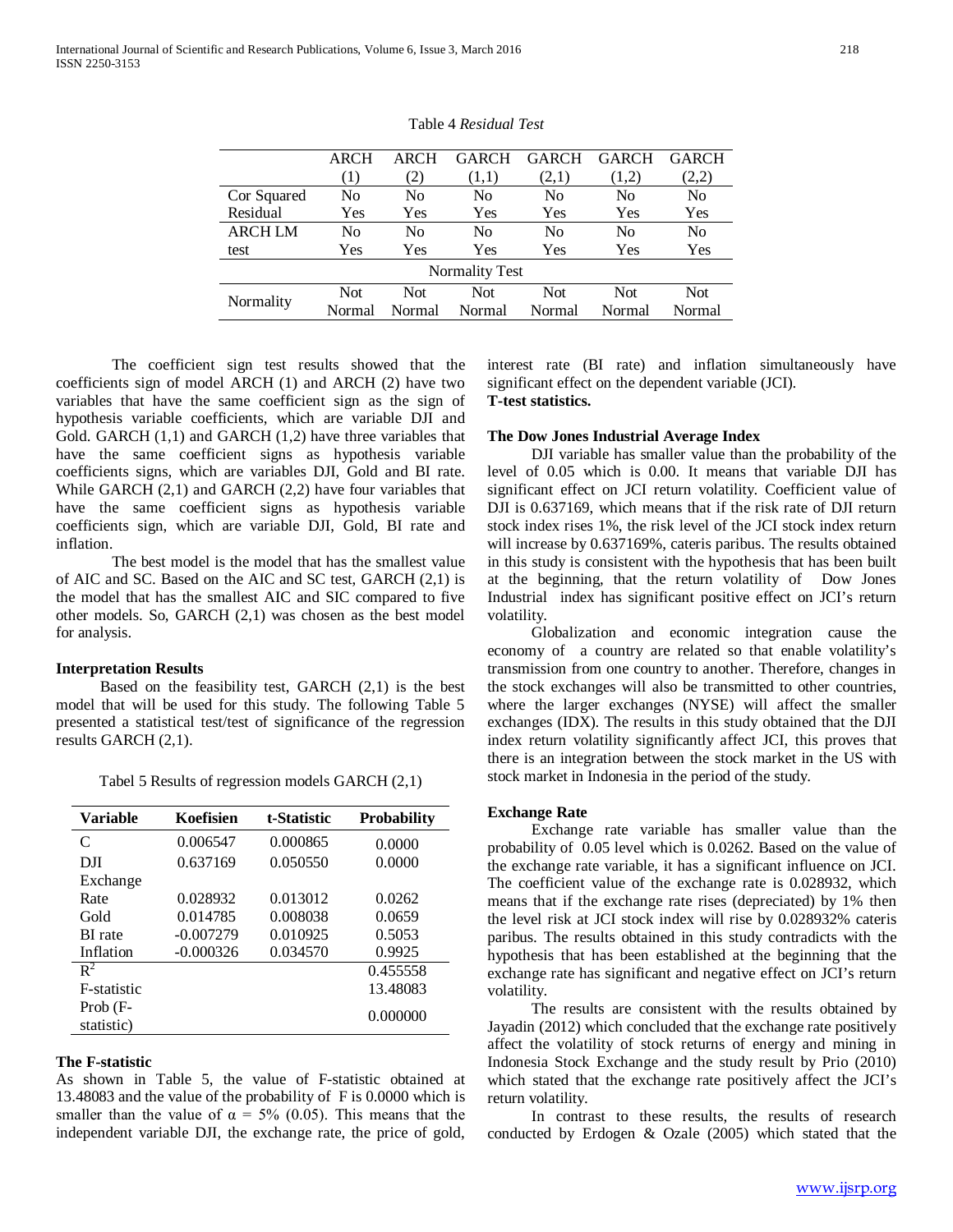weakening (depreciation) in value of the currency in the country (Turkey) resulted in a decrease in the volatility of stock returns before and during the crisis period of 1994. The results of the same study also stated by Naditia (2013) and Muthia (2014) that the exchange rate has significant and negative effect on the existing shares in the Indonesia Stock Exchange.

## **Gold Price**

Gold variable has greater value than the probability of 0.05 level which is 0.0659. Based on the value, the variable gold does not have a significant impact on JCI with coefficient value of gold is 0.014785.

The results obtained in this study is consistent with the results of research conducted (Lawrence 2013) which stated that the price of gold does not significantly influence on Jakarta Composite Index (JCI). The same thing also expressed by Rusbariand (2012), in his research he found that the price of gold has no significant effect on Jakarta Islamic Index (JII).

#### **Interest Rate of Bank Indonesia (BI Rate)**

Interest rate has greater value than the of 0.05 level which is 0.5053. Based on the value, Interest rate has no significant effect on the JCI with coefficient value of -0.007279. The results are consistent with research conducted by Abd, Kadir, Selamat, Masuga and Taudi (2011). In their research Abd, Kadir, Selamat, Masuga and Taudi (2011) found that the effect of the interest rate on the return volatility of Kuala Lumpur Composite Index (KLCI) is not significant so that the strength of the interest rate variable in predicting the volatility of stock returns is weak.

Results of the study (Wijaya 2008) found that the ineteres rate (BI rate) has significant and negative effect on mining subsector stock returns in the Indonesia Stock Exchange. The same thing was also found by Nazir *et al* (2010), Eryigit (2012), Javed & Akhtar S (2012), they concluded that the interest rate has significant and negative effect on stock returns.

# **Inflation**

Inflation variable has greater value than the probability of 0.05 level which is 0.9925. Based on the value, the inflation variable does not have a significant impact on JCI with coefficient of inflation is -0.000326.

Amaefula and Asare (2014) stated that many previous studies discussed inflation relationship with stock returns. Some studies were theoretically consistent with the hypothesis of classical economics while the others were based on empirical findings. Engle (2004), Engle and Rangel 2005) and Rizwan (2007) found that inflation has strong predictive power for stock market volatility and stock market returns.

While the research of Habibullah et al. (2009) examined the effect of inflation on return volatility and stock markets in Asian countries, such as India, Japan Korea, Malaysia and the Philippines. Their study found that changes in macroeconomic factors which measured inflation has weak predictive power of the against volatility and stock market return.

Contrary to these results, a research conducted by Skendra (2005) found that inflation significantly affect the return of blue chip stocks. Meanwhile, Thobarry (2009) found that inflation has significant and negative effect on stock returns property. The same thing was also expressed by Nazir *et al* (2010).

# Test Coefficient of Determination ( $\mathbb{R}^2$ )

The regression results obtained that  $R^2$  value is 0.455558, this means that for 45.56% of the variation of JCI return volatility movement over the study period can be explained by variations in the five independent variables used in this research. While the remaining 54.44% is explained by other variables outside the model. Other factors that may affect the JCI stock are the company's fundamentals, other domestic macroeconomic factors outside the used variables, such as unemployment, the condition of Indonesian politics, world oil prices and other global macroeconomic factors (Wijaya 2010).

# V. CONCLUSION

The variables used in this study have high volatility and are heteroscedastic so OLS regression models unfit to use in this research. For the data is volatile and heteroscedastic, ARCH-GARCH model is a better alternative method to analyze the data. The best ARCH-GARCH model chosen in this study is GARCH  $(2.1)$ .

With global economic integration, the volatility of the JCI stock index in is not only affected by the condition of the domestic macroeconomic variables but is also affected by the conditions of the international macroeconomic variables. One of the international macroeconomic variables that affect the JCI's return volatility is the international stock index (Dow Jones Industrial Average). DJI has positive and significant effect on JCI's return volatility. This means that an increase or decrease in Dow Jones Industrial Average stock index will affect JCI stock index in Indonesia Stock Exchange.

Domestic macroeconomic variable that affect JCI's volatility return is exchange rate. This variable has positive and significant effect on JCI's volatility return, this means that the increase in exchange rate (depreciation of rupiah against the US dollar) would increase the level of risk in stocks that are members of JCI, and vice versa. While BI rate, inflation, and gold price do not have significantly effect on JCI's return volatility.

#### **REFERENCES**

- [1] Aamir M, Rasool N, Fayyaz M, Mumtaz M. 2012. The Impact of Macroeconomic Variables on Stock Prices : An Empirical Analysis of Karachi Stock Exchange. Mediterranean Journla of Social Sciences. Vol. 3 (3) September 2012.
- [2] Achsani NA. 2004. Interdepence Between Jakarta Stock Exchange and Other Pacific-Basin Stock Markets. *Journal Manajemen Agribisnis* 1(2): 69-88.
- [3] Achsani NA, Fauji AJFA, Abdullah P. 2010. The Relationship between Inflation and Real Exchange Rate: Comparative Study between ASEAN+3, The EU and North America. European Journal of Economics Finance Administrative Sciences (18): 69-76.
- [4] Achsani NA and Strohe HG. 2006. Asymmetric Stock Markets Interdependence: US Dominance and Spillover Effect into Asia and Europe. In Welfens P.J.J. and C. Ryan (Eds). *Integration in Asia and Europe*. Springer. Berlin-Heidelberg, Germany. ISBN 3-540-28729-9.